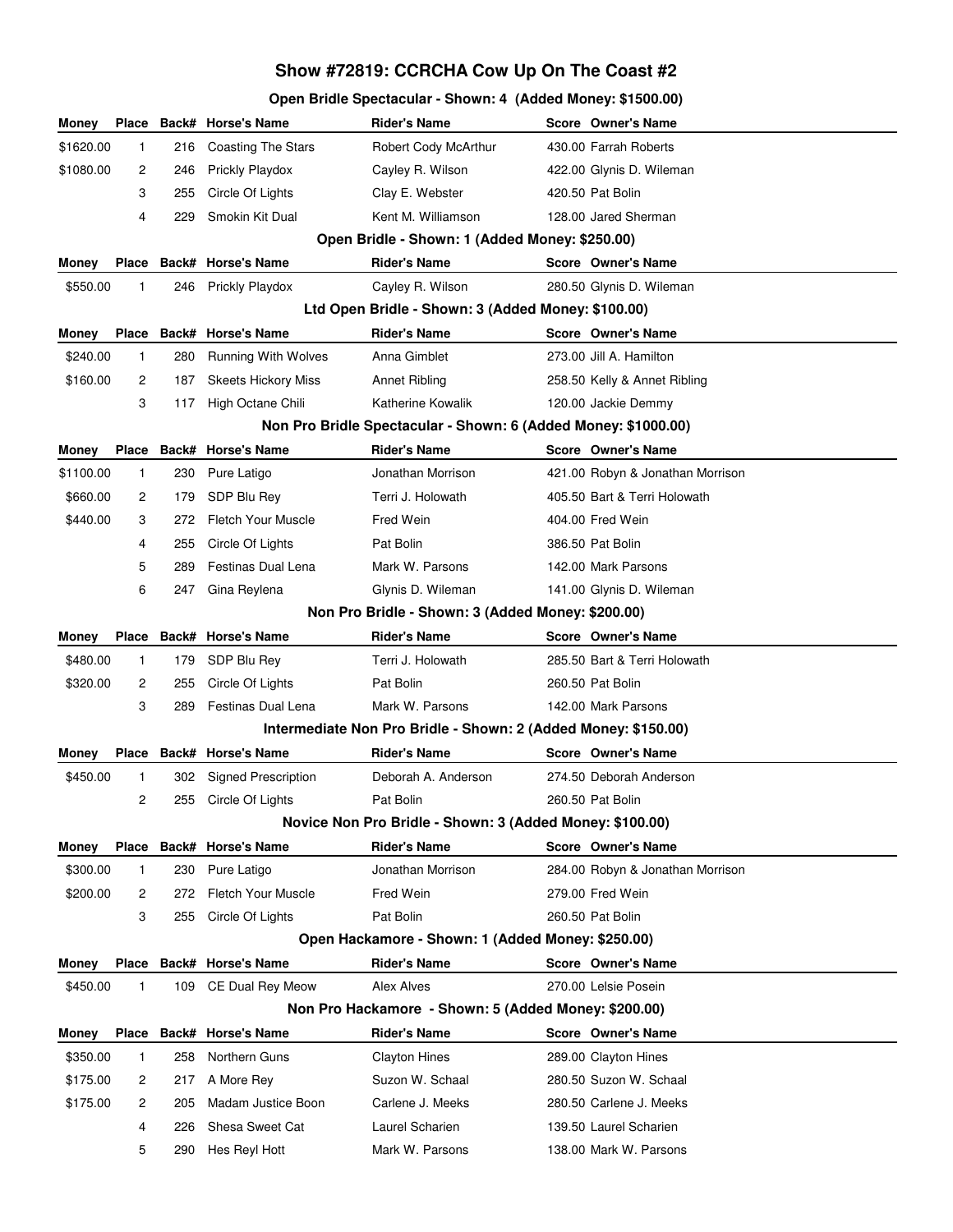# **Show #72819: CCRCHA Cow Up On The Coast #2**

## **Open Two Rein Spectacular - Shown: 3 (Added Money: \$1000.00)**

| Money                                                 | <b>Place</b>                                                    |     | Back# Horse's Name          | <b>Rider's Name</b>                                            |  | Score Owner's Name               |  |
|-------------------------------------------------------|-----------------------------------------------------------------|-----|-----------------------------|----------------------------------------------------------------|--|----------------------------------|--|
| \$1140.00                                             | 1                                                               | 306 | Glow A Smooth Cat           | <b>Clint Swales</b>                                            |  | 434.50 Sara Kalke                |  |
| \$760.00                                              | 2                                                               | 211 | Johnny Cash Flo             | Robert Cody McArthur                                           |  | 431.00 Trisha Lammle             |  |
|                                                       | 3                                                               | 304 | Annies Scootn Cat           | <b>Colter Schlosser</b>                                        |  | 425.00 Sue Pengelly              |  |
| Open Two Rein - Shown: 2 (Added Money: \$100.00)      |                                                                 |     |                             |                                                                |  |                                  |  |
| Money                                                 | <b>Place</b>                                                    |     | Back# Horse's Name          | <b>Rider's Name</b>                                            |  | Score Owner's Name               |  |
| \$300.00                                              | $\mathbf{1}$                                                    | 306 | Glow A Smooth Cat           | <b>Clint Swales</b>                                            |  | 289.50 Sara Kalke                |  |
|                                                       | 2                                                               | 304 | Annies Scootn Cat           | <b>Colter Schlosser</b>                                        |  | 286.00 Sue Pengelly              |  |
|                                                       | Non Pro Two Rein Spectacular - Shown: 2 (Added Money: \$750.00) |     |                             |                                                                |  |                                  |  |
| Money                                                 | Place                                                           |     | Back# Horse's Name          | <b>Rider's Name</b>                                            |  | Score Owner's Name               |  |
| \$1150.00                                             | $\mathbf{1}$                                                    | 180 | <b>Smart Lookin Nurse</b>   | Bart F. Holowath                                               |  | 434.50 Bart & Terri Holowath     |  |
|                                                       | 2                                                               | 275 | <b>CR Tuffs Magic Tonic</b> | Douglas Allan McDaniel Jr.                                     |  | 416.00 Douglas A. McDaniel       |  |
|                                                       | Non Pro Two Rein - Shown: 2 (Added Money: \$100.00)             |     |                             |                                                                |  |                                  |  |
| Money                                                 | <b>Place</b>                                                    |     | Back# Horse's Name          | <b>Rider's Name</b>                                            |  | Score Owner's Name               |  |
| \$300.00                                              | $\mathbf{1}$                                                    | 180 | <b>Smart Lookin Nurse</b>   | Bart F. Holowath                                               |  | 290.50 Bart & Terri Holowath     |  |
|                                                       | 2                                                               | 275 | <b>CR Tuffs Magic Tonic</b> | Douglas Allan McDaniel Jr.                                     |  | 276.00 Douglas A. McDaniel       |  |
|                                                       |                                                                 |     |                             | Youth Bridle - Shown: 1 (Added Money: \$100.00)                |  |                                  |  |
| Money                                                 | <b>Place</b>                                                    |     | Back# Horse's Name          | <b>Rider's Name</b>                                            |  | Score Owner's Name               |  |
| \$175.00                                              | 1                                                               | 289 | Festinas Dual Lena          | Kenzia Krahn                                                   |  | 280.00 Mark Parsons              |  |
|                                                       |                                                                 |     |                             | Non Pro Limited Spectacular - Shown: 2 (Added Money: \$500.00) |  |                                  |  |
| Money                                                 | Place                                                           |     | Back# Horse's Name          | <b>Rider's Name</b>                                            |  | Score Owner's Name               |  |
| \$900.00                                              | 1                                                               | 141 | Nite Eyes                   | Deb Simpson                                                    |  | 402.00 Deb Simpson               |  |
|                                                       | 2                                                               | 266 | Im Pleased To Shine         | Jenta Madsen                                                   |  | 382.00 Jenta Madsen              |  |
|                                                       |                                                                 |     |                             | Non Pro Limited - Shown: 4 (Added Money: \$250.00)             |  |                                  |  |
| Money                                                 | <b>Place</b>                                                    |     | Back# Horse's Name          | <b>Rider's Name</b>                                            |  | Score Owner's Name               |  |
| \$510.00                                              | 1                                                               | 307 | One Stlyish Oak             | Amy Sue Brattebo                                               |  | 288.00 Amy Brattebo              |  |
| \$340.00                                              | 2                                                               | 231 | Whiz N Boogie               | Robyn Morrison                                                 |  | 282.50 Robyn & Jonathan Morrison |  |
|                                                       | 3                                                               | 154 | Okie Styled Chic            | Deb Simpson                                                    |  | 282.00 Deb Simpson               |  |
|                                                       | 3                                                               | 141 | Nite Eyes                   | Deb Simpson                                                    |  | 282.00 Deb Simpson               |  |
|                                                       |                                                                 |     |                             | 5K Non Pro Limited - Shown: 5 (Added Money: \$100.00)          |  |                                  |  |
| Money                                                 |                                                                 |     | Place Back# Horse's Name    | <b>Rider's Name</b>                                            |  | Score Owner's Name               |  |
| \$300.00                                              | 1                                                               | 307 | One Stlyish Oak             | Amy Sue Brattebo                                               |  | 288.00 Amy Brattebo              |  |
| \$180.00                                              | 2                                                               | 231 | Whiz N Boogie               | Robyn Morrison                                                 |  | 282.50 Robyn & Jonathan Morrison |  |
| \$60.00                                               | 3                                                               | 154 | Okie Styled Chic            | Deb Simpson                                                    |  | 282.00 Deb Simpson               |  |
| \$60.00                                               | 3                                                               | 141 | Nite Eyes                   | Deb Simpson                                                    |  | 282.00 Deb Simpson               |  |
|                                                       | 5                                                               | 188 | WhizDotCom                  | Kelly Ribling                                                  |  | 266.50 Kelly & Annet Ribling     |  |
| 1K Non Pro Limited - Shown: 4 (Added Money: \$100.00) |                                                                 |     |                             |                                                                |  |                                  |  |
| Money                                                 | <b>Place</b>                                                    |     | <b>Back# Horse's Name</b>   | <b>Rider's Name</b>                                            |  | Score Owner's Name               |  |
| \$300.00                                              | 1                                                               | 155 | Lenas Lil Nic               | Lisa Stoner                                                    |  | 286.50 Lisa Stoner               |  |
| \$200.00                                              | 2                                                               | 108 | Lil Backwoods Barbie        | Aleesha Harris                                                 |  | 270.50 Aleesha Harris            |  |
|                                                       | 3                                                               | 301 | Cats King Badger            | Shayna M. Meyer                                                |  | 263.50 Eugene & Maria Murphy     |  |
|                                                       | 4                                                               | 266 | Im Pleased To Shine         | Jenta Madsen                                                   |  | 142.00 Jenta Madsen              |  |
| Youth Limited - Shown: 1 (Added Money: \$100.00)      |                                                                 |     |                             |                                                                |  |                                  |  |
| Money                                                 | Place                                                           |     | Back# Horse's Name          | <b>Rider's Name</b>                                            |  | Score Owner's Name               |  |
| \$175.00                                              | 1                                                               | 228 | Chicken Time                | Isabel M. Gosselin                                             |  | 280.00 Heather McFarlane         |  |